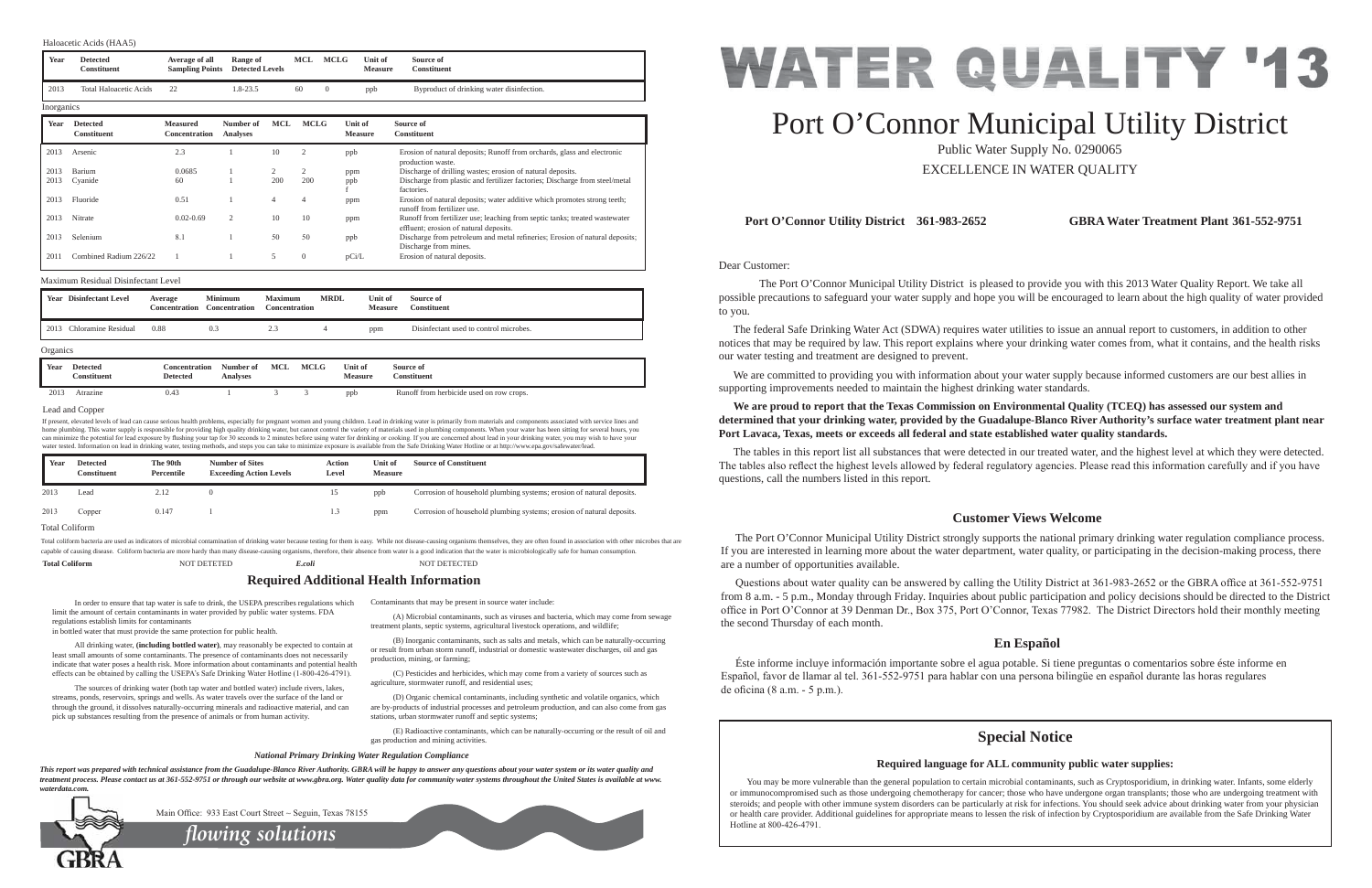## **Where Do We Get Our Drinking Water?**

The Port O'Connor Municipal Utility District receives its water from surface water diverted from the Guadalupe River and treated at the Port Lavaca Water Treatment Plant, operated by the Guadalupe-Blanco River Authority (GBRA).

 A Source Water Susceptibility Assessment for your drinking water source(s) is currently being updated by TCEQ. This information describes the susceptibility and types of constituents that may come into contact with your drinking water source based on human activities and natural conditions. The information contained in the assessment allows us to focus source water protection strategies. For more information about your sources of water, please refer to the Source Water Assessment Viewer available at the following URL: http://gis3.tceq.state.tx.us/swav/Controller/index.jsp?wtrsrc= . Further details about sources and source water assessments are available in Drinking Water Watch at the following URL: http://dww.tceq.texas.gov/DWW/ .

Trained operators monitor and test the water, including the addition of fluoride and chloramine, to ensure that our water meets or exceeds all state and federal drinking water standards. The treated water is delivered to the system's ground storage tank and delivered through its distribution system to you. For information on the treatment of your drinking water and water quality protection efforts contact the GBRA Port Lavaca Water Treatment Plant at 361-552-9751.

Maximum Contaminant Level (MCL) - the highest level of the contaminant allowed in drinking water. MCLs are set as close to the MCLGs as feasible using the best available treatment technology.

### **What We Found**

The following tables list the contaminants that have been found in your drinking water. USEPA requires water systems to test for more than 97 contaminants. The column

marked "Highest Level at Any Sampling Point" shows the highest test results during the year. The "Source of Constituent" column shows where this substance usually originates.

### DEFINITIONS:

**Maximum Contaminant Level Goal (MCLG)** - the level of a contaminant in drinking water below which there is no known or expected health risk. MCLGs allow for a margin of safety.

Action Level (AL) - the concentration of a contaminant which, if exceeded, triggers treatment or other requirements that a water system must follow.

We participated in gathering data under UCMR in order to assist EPA in determining the occurrence of possible drinking water contaminants. If any unregulated contaminants were detected, they are shown in the table below. This data may also be found on EPA's website at http://www.epa.gov/safewater/data/ncod.html, or call the Safe Drinking Water Hotline at 1-800-426-4791.

**NTU** - Nephelometric Turbidity Units.

**ppm** - parts per million, or milligrams per liter (mg/L).

**ppb** - parts per billion, or micrograms per liter (ug/L).

**MRDL** - Maximum Residual Disinfection Level.

**ND** - Not Detected

**NA** - Not Applicable

**LCR** - Lead/Copper Rule

| Year | <b>Detected</b><br>Constituent | <b>Measured</b><br><b>Concentration</b> | Number of<br><b>Analyses Performed</b> | <b>MCL</b> | <b>MCLG</b> | Unit of<br><b>Measure</b> | Source of<br><b>Constituent</b>                                                                           |
|------|--------------------------------|-----------------------------------------|----------------------------------------|------------|-------------|---------------------------|-----------------------------------------------------------------------------------------------------------|
| 2013 | Barium                         | 0.0877                                  |                                        |            |             | ppm                       | Discharge of drilling wastes; erosion of natural deposits.                                                |
| 2013 | Fluoride                       | 0.53                                    |                                        | 4          |             | ppm                       | Erosion of natural deposits; water additive which promotes strong teeth;<br>runoff from fertilizer use.   |
| 2013 | Nitrate                        | $0.5 - 0.78$                            |                                        | 10         | 10          | ppm                       | Runoff from fertilizer use; leaching from septic tanks; treated effluent;<br>erosion of natural deposits. |
| 2013 | Chromium                       | ND                                      |                                        | 100        | 100         | ppb                       | Discharge from steel and pulp mills; erosion of natural deposits.                                         |
| 2011 | Gross Beta<br>Emitters         | 4.8                                     |                                        | 50         | $\Omega$    | pCi/1                     | Decay of mineral and man-made deposits.                                                                   |

### Inorganics

| Year | Constituent                   | Average<br>Concentration | <b>Minimum</b><br><b>Concentration</b> | <b>Maximum</b><br><b>Concentration</b> | MCL | Unit of<br><b>Measure</b> | Source of<br>Constituent                  |
|------|-------------------------------|--------------------------|----------------------------------------|----------------------------------------|-----|---------------------------|-------------------------------------------|
| 2013 | <b>Total Haloacetic Acids</b> | 22.37                    | 13.9                                   | 28.2                                   | 60  | ppb                       | Byproduct of drinking water disinfection. |
| 2013 | <b>Total Trihalomethanes</b>  | 66.4                     | 60.9                                   | 73.6                                   | 80  | ppb                       | Byproduct of drinking water disinfection. |

|  | Disinfection Byproducts |
|--|-------------------------|
|--|-------------------------|

| Year | Detected<br>Constituent | Measured<br>Concentration | Number of<br><b>Analyses Performed</b> | <b>MCLG</b> | Unit of<br><b>Measure</b> | Source of<br><b>Constituent</b>          |
|------|-------------------------|---------------------------|----------------------------------------|-------------|---------------------------|------------------------------------------|
| 2013 | Atrazine                | $_{0.26}$                 |                                        |             | ppb                       | Runoff from herbicide used on row crops. |

Organics

| Year                                         | <b>Constituent</b>                                                                                                                   | Average<br><b>Concentration</b>                 | Range of<br><b>Detected Levels</b>                                                  | <b>Reason for Monitoring</b>                                                                                               |
|----------------------------------------------|--------------------------------------------------------------------------------------------------------------------------------------|-------------------------------------------------|-------------------------------------------------------------------------------------|----------------------------------------------------------------------------------------------------------------------------|
| Trihalomethanes                              |                                                                                                                                      |                                                 |                                                                                     |                                                                                                                            |
| 2013<br>2013<br>2013<br>2013                 | Chloroform<br>Bromoform<br>Bromodichlormethane<br>Chlorodibromomethane                                                               | 13.2<br>7.1<br>22.5<br>22.7                     | $5.3 - 17.0$<br>$3.5 - 13.8$<br>17.6-26.4<br>$17.3 - 28.0$                          | Monitoring helps EPA to determine where certain contaminants occur and whether<br>it needs to regulate those contaminants. |
| Haloacetic Acids                             |                                                                                                                                      |                                                 |                                                                                     |                                                                                                                            |
| 2013<br>2013<br>2013<br>2013<br>2013<br>2013 | Chloroacetic acid<br>Dichloroacetic acid<br>Trichloroacetic Acid<br>Bromoacetic acid<br>Dibromoacetic acid<br>Bromochloroacetic acid | <b>ND</b><br>10.27<br>5.17<br>0.3<br>6.6<br>9.3 | $ND - ND$<br>$4.4 - 13.3$<br>$1.8 - 7.3$<br>$ND-1.0$<br>$4.6 - 7.7$<br>$6.7 - 12.0$ | Monitoring helps EPA to determine where certain contaminants occur and whether<br>it needs to regulate those contaminants. |

Unregulated Contaminants

### **TABLE I - Test results for the GBRA water supply to Port O'Connor (Sampled at the GBRA Port Lavaca Water Treatment Plant)**

Secondary and Other Constituents Not Regulated No associated adverse health effects.

| Year | <b>Constituent</b>            | <b>Measured</b><br><b>Concentration</b> | Number of<br><b>Analyses</b> | <b>MCL</b> | <b>Unit of</b><br><b>Measure</b> | Source of<br><b>Constituent</b>                                       |
|------|-------------------------------|-----------------------------------------|------------------------------|------------|----------------------------------|-----------------------------------------------------------------------|
| 2013 | Aluminum                      | 40.8                                    |                              | 50         | ppb                              | Abundant naturally-occurring element.                                 |
| 2013 | Bicarbonate                   | 193                                     |                              | <b>NA</b>  | ppm                              | Corrosion of carbonate rocks such as limestone.                       |
| 2013 | Calcium                       | 63.2                                    |                              | <b>NA</b>  | ppm                              | Abundant naturally-occurring element.                                 |
| 2013 | Chloride                      | 88                                      |                              | 300        | ppm                              | Abundant naturally-occurring element; used in water purification;     |
|      |                               |                                         |                              |            |                                  | byproduct of oil field activity.                                      |
| 2013 | Copper                        | 0.0049                                  |                              | <b>NA</b>  | ppm                              | Corrosion of household plumbing systems; erosion of natural deposits; |
|      |                               |                                         |                              |            |                                  | leaching from wood preservatives.                                     |
| 2013 | Hardness as Ca/Mg             | 222                                     |                              | <b>NA</b>  | ppm                              | Naturally occurring calcium and magnesium.                            |
| 2013 | Magnesium                     | 15.7                                    |                              | NA         | ppm                              | Abundant naturally-occurring element.                                 |
| 2013 | Nickel                        | 0.0045                                  |                              | 0.1        | ppm                              | Corrosion of household plumbing systems; erosion of natural deposits; |
|      |                               |                                         |                              |            |                                  | leaching from wood preservatives.                                     |
| 2013 | pH                            | 7.2                                     |                              | <b>NA</b>  | units                            | Measure of corrosivity of water.                                      |
| 2013 | Sodium                        | 57.8-60.8                               |                              | <b>NA</b>  | ppm                              | Erosion of natural deposits; byproduct of oil field activity.         |
| 2013 | Sulfate                       | 97                                      |                              | 300        | ppm                              | Naturally-occurring common industrial byproduct; byproduct of oil     |
|      |                               |                                         |                              |            |                                  | field activity.                                                       |
| 2013 | Zinc                          | 0.005                                   |                              | 5          | ppm                              | Corrosion of household plumbing systems; erosion of natural           |
|      |                               |                                         |                              |            |                                  | deposits; leaching from wood preservatives.                           |
| 2013 | Total Alkalinity as CaCO3     | 158                                     |                              | <b>NA</b>  | ppm                              | Naturally-occurring soluble mineral salts.                            |
| 2013 | <b>Total Dissolved Solids</b> | 441                                     |                              | 1000       | ppm                              | Total dissolved mineral constituents in water.                        |
| 2013 | Iron                          | 0.026                                   |                              | <b>NA</b>  | ppm                              | Abundant naturally-occurring element.                                 |
|      |                               |                                         |                              |            |                                  |                                                                       |

| Year                                                                                                 | <b>Constituent</b>                                      | Average<br>Concentration                | <b>Minimum</b>                                 | <b>Maximum</b>                                                                                                                                                                                                                 | <b>Unit of</b><br><b>Measure</b> | <b>Source of Constituent</b>                                                                                                                                |  |  |
|------------------------------------------------------------------------------------------------------|---------------------------------------------------------|-----------------------------------------|------------------------------------------------|--------------------------------------------------------------------------------------------------------------------------------------------------------------------------------------------------------------------------------|----------------------------------|-------------------------------------------------------------------------------------------------------------------------------------------------------------|--|--|
| 2013<br>2013<br>2013                                                                                 | Source Water TOC<br>Drinking Water TOC<br>Removal Ratio | 3.27<br>2.2033<br>2.40833               | 2.24<br>2<br>1.2                               | 6.2<br>3.52<br>6.67                                                                                                                                                                                                            | ppm<br>ppm<br><b>NA</b>          | Naturally-occurring; no health effects directly associated with it.<br>Naturally-occurring; no health effects directly associated with it.<br><b>NA</b>     |  |  |
|                                                                                                      | Disinfectant Residuals                                  |                                         |                                                |                                                                                                                                                                                                                                |                                  |                                                                                                                                                             |  |  |
| Year                                                                                                 | <b>Constituent</b>                                      | Average                                 | <b>Range of Detects</b><br>$(low\text{-high})$ | <b>MRDL</b>                                                                                                                                                                                                                    | Unit of<br><b>Measure</b>        | <b>Source of Constituent</b>                                                                                                                                |  |  |
| 2013                                                                                                 | Chloramines                                             | 3.8194                                  | $0.8 - 4.6$                                    | 4                                                                                                                                                                                                                              | ppm                              | Disinfectant used to control microbes.                                                                                                                      |  |  |
|                                                                                                      | 2013 Total Coliform                                     | <b>NOT DETECTED</b>                     | $2013$ E.coli                                  |                                                                                                                                                                                                                                | <b>NOT DETECTED</b>              |                                                                                                                                                             |  |  |
|                                                                                                      | <b>Violations Table</b>                                 |                                         |                                                |                                                                                                                                                                                                                                |                                  |                                                                                                                                                             |  |  |
| <b>Total Coliform</b>                                                                                |                                                         |                                         |                                                |                                                                                                                                                                                                                                |                                  | Coliforms are bacteria that are naturally present in the environment and are used as an indicator that other, potentially harmful, bacteria may be present. |  |  |
| <b>Violation Begin</b><br><b>Violation Type</b><br>$7 - 1 - 2013$<br>Monitoring (TCR), Routine Major |                                                         | <b>Violation End</b><br>$7 - 31 - 2013$ |                                                | <b>Violation Explanation</b><br>We failed to test our drinking water for the contaminant and period indicated. Because of this failure, we<br>cannot be sure of the quality of our drinking water during the period indicated. |                                  |                                                                                                                                                             |  |  |
|                                                                                                      | distribution system)                                    |                                         |                                                |                                                                                                                                                                                                                                |                                  | TABLE II - Test results for GBRA water supply to Port O'Connor Rural Water customers (As sampled in the customer                                            |  |  |

Total organic carbon (TOC) sampled from source water has no health effects. The disinfectant can combine with TOC to form disinfection byproducts. Disinfection is necessary to ensure that water does not have unacceptable levels of pathogens. Byproducts of disinfection include trihalomethanes (THMs) and haloacetic acids (HAA) which are reported elsewhere in this report.

### Total Organic Carbon

| Year | <b>Detected</b><br>Constituent | <b>Highest Single</b><br><b>Measurement</b> | <b>Lowest Monthly</b><br>% of Samples<br><b>Meeting Limits</b> | Turbidity<br>Limits | Unit of<br><b>Measure</b> | Source of<br>Constituent |
|------|--------------------------------|---------------------------------------------|----------------------------------------------------------------|---------------------|---------------------------|--------------------------|
| 2013 | Turbidity                      | 0.26                                        | 100                                                            | 0.3                 | <b>NTU</b>                | Organic particles.       |

### Turbidity

Turbidity has no health effects. However, turbidity can interfere with disinfection and provide a medium for microbial growth. Turbidity may indicate the presence of disease-causing organisms. These organisms include bacteria, viruses and parasites that can cause symptoms such as nausea, cramps, diarrhea and associated headaches. Turbidity is measured 6 times per day through grab samples and continuously through automatic on-line individual filter turbidity monitors.

| Year | <b>Detected</b><br>Constituent | Average of all<br><b>Sampling Points</b> | Range of<br><b>Detected Levels</b> | MCL | Unit of<br><b>Measure</b> | Source of<br>Constituent                  |
|------|--------------------------------|------------------------------------------|------------------------------------|-----|---------------------------|-------------------------------------------|
| 2013 | <b>Total Trihalomethanes</b>   | 61                                       | 54.6-89.9                          | 80  | ppb                       | Byproduct of drinking water disinfection. |

### Trihalomethanes (THM)